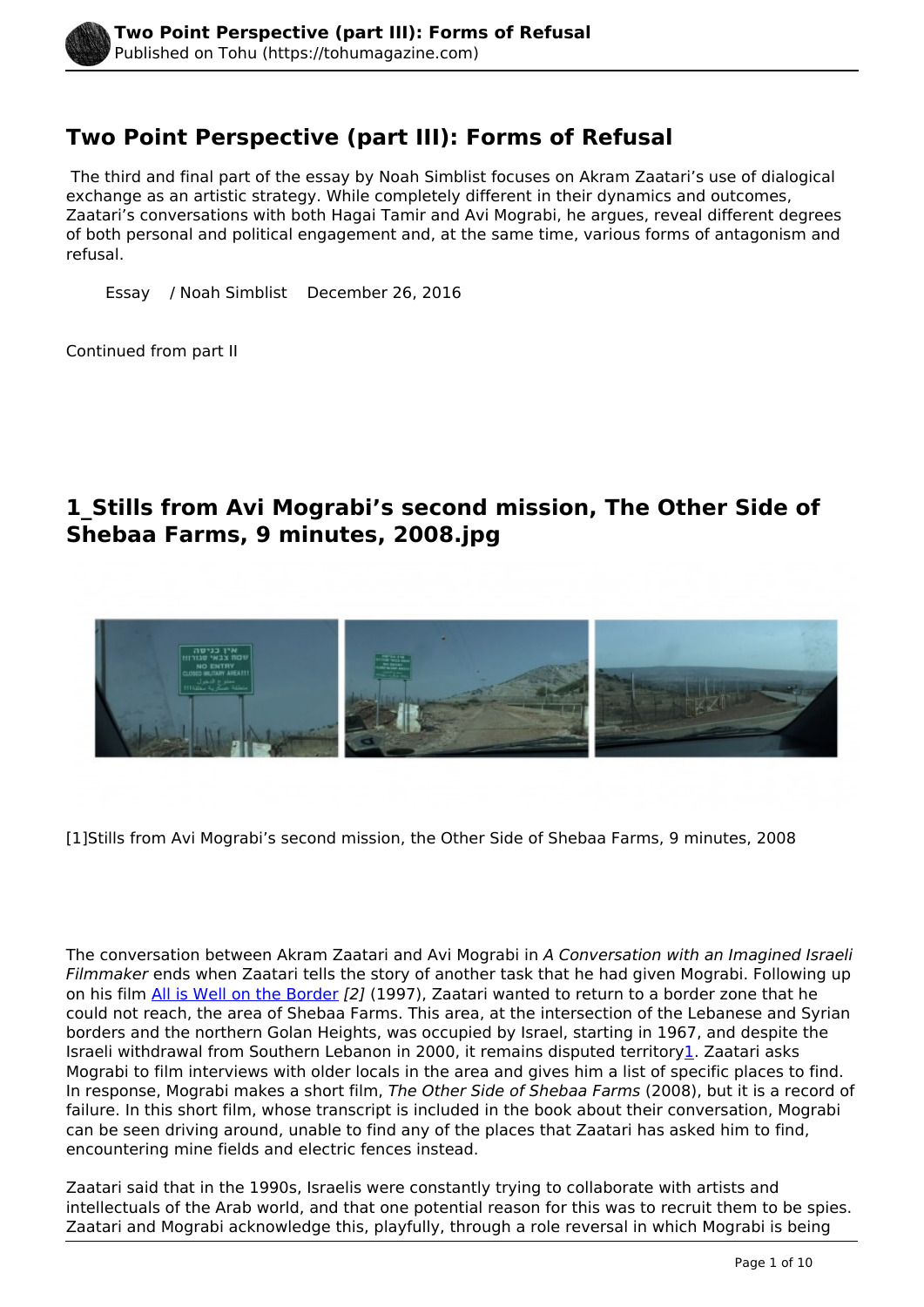

sent on various exercises on the border. The imagery of *The Other Side of Shebaa Farms*, which ends the conversation between Mograbi and Zaatari, is the actual border, militarized and fenced off, that sits between the nations that Mograbi and Zaatari represent. By ending here, it is as if they want to make concrete, to remind each other and us of the very real gulf that lies between the two, despite their attempts at communication.

## [Stills from Avi Mograbi's second mission, The Other Side of Shebaa](https://tohumagazine.com/file/stills-avi-mograbi%E2%80%99s-second-mission-other-side-shebaa-farms-9-minutes-2008-jpg) [Farms, 9 minutes, 2008 .jpg](https://tohumagazine.com/file/stills-avi-mograbi%E2%80%99s-second-mission-other-side-shebaa-farms-9-minutes-2008-jpg) **[3]**



[4]Stills from Avi Mograbi's second mission, the Other Side of Shebaa Farms, 9 minutes, 2008

When Grant Kester describes Habermas's notion of discursive democracy he notes that Habermas has assumed an ideal set of circumstances for discourse, and has not accounted for various power dynamics2. Kester is also suspicious of the assumption that Habermas makes that all discourse is naturally subject to the force of reason, positing instead that counterpoised models of argument, where each interlocutor seeks to identify with the position of the other, are more productive. In the conversation between Zaatari and Mograbi, they are clearly trying to account for the power dynamics built into the situation. Moreover, when Mograbi reveals the photographs of his Arab Jewish family, he is identifying with Zaatari's Arab context.3 They are also looking to identify with the other when each of them refers to their mutual engagement with experimental documentary film. This attention to the structure of the conversation as a model where each subject's national interests are suspended reveals that a dialogical aesthetics is at play.

Hagai Tamir didn't feel the same kind of mutuality as Mograbi had in his conversations with Zaatari.4 This is evident in the absence of the pilot's voice from Zaatari's 2013 video or its accompanying publication. Tamir felt he was used as material for an artwork, and that he told Zaatari much more about himself than he learned from the artist. Zaatari had invited him to come to the opening of the Venice Biennial to see the finished work, but Tamir declined, worried that since this was a part of the Lebanese national pavilion, he might be instrumentalized for a political purpose.<sup>5</sup> But he did eventually visit the exhibition at a later date, and sat on the empty chair.

Furthermore, there is one thing that has bothered Tamir about Zaatari's work that is worth noting. At the outset of their correspondence, Zaatari sent him DVDs of his work and in one of them, *This Day* (2003), Tamir saw the image of former Israeli prime minister Ariel Sharon, made to look like he was a Nazi. The idea that an Israeli would be compared to a Nazi was too much for him. He acknowledges that his understanding of art doesn't extend to video art or appropriation and, in my view, Tamir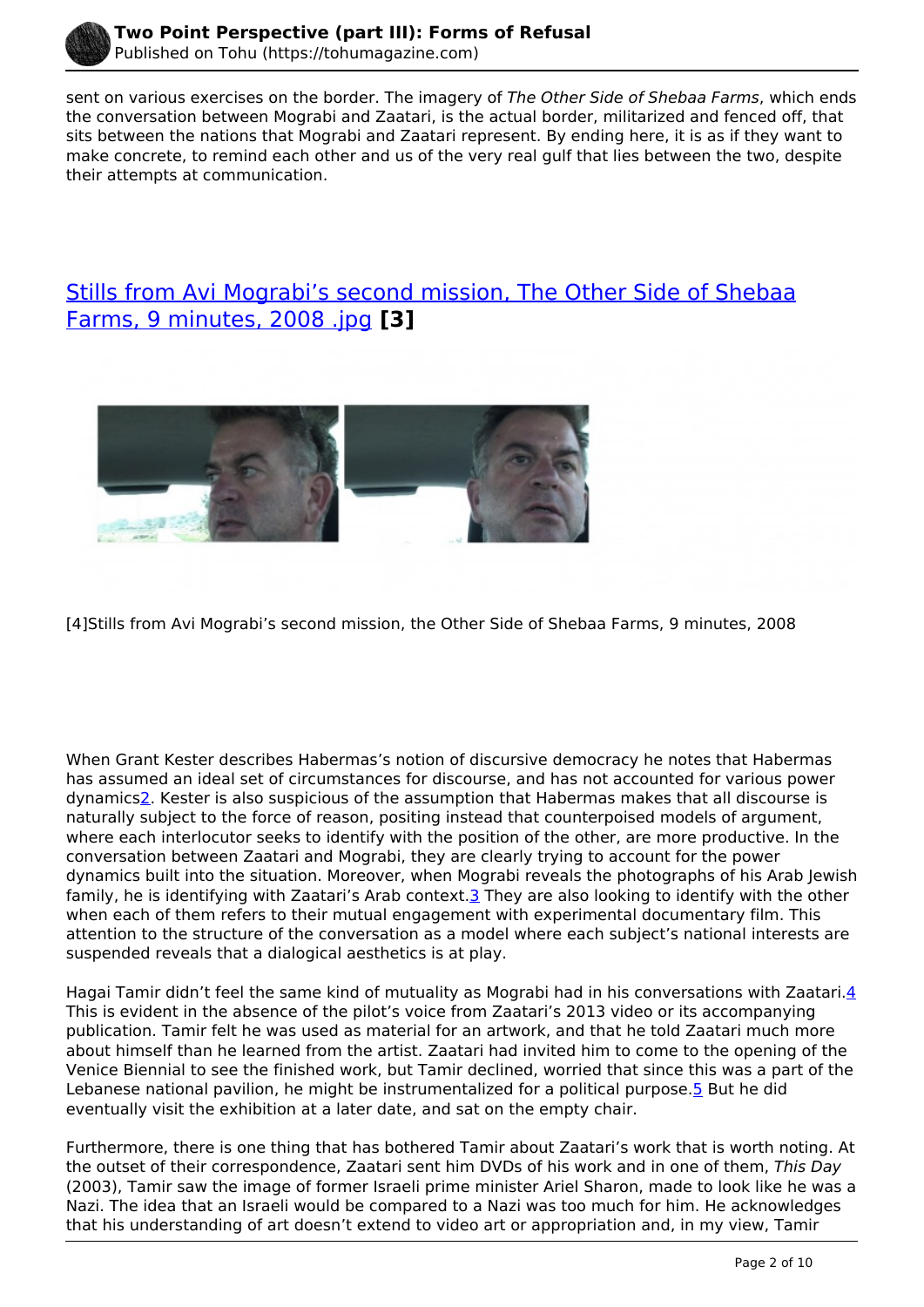

didn't understand that Zaatari was not himself making the comparison but instead looking at the ways that imagery was used for propaganda purposes during the second Intifada. But regardless, the seat in the installation of *Letter to a Refusing Pilot* was empty. For these reasons, the dialogical exchange between Tamir and Zaatari was a relative failure and didn't reach the same level of mutuality of Mograbi and Zaatari's conversation. In actuality, it was a more accurate reflection of the current political condition under which Israel and Lebanon existed. Like Mograbi driving around the north of Israel, endlessly bumping into mine fields and electric fences, Tamir had met his own roadblocks with Zaatari. But perhaps this was because each of them was holding a widely different set of expectations for the encounter. The border between Zaatari and Tamir wasn't based on national politics but the politics of aesthetics – Tamir is a modernist humanist who believes in truth, essentialism, originality and its relationship to expression, whereas Zaatari is interested in appropriation and plays with the borders between perceptual categories, such as documentary and fact, point and counterpoint, or author and reader. $6$ 

[Untitled-1.jpg](https://tohumagazine.com/file/untitled-1jpg-0) **[5]**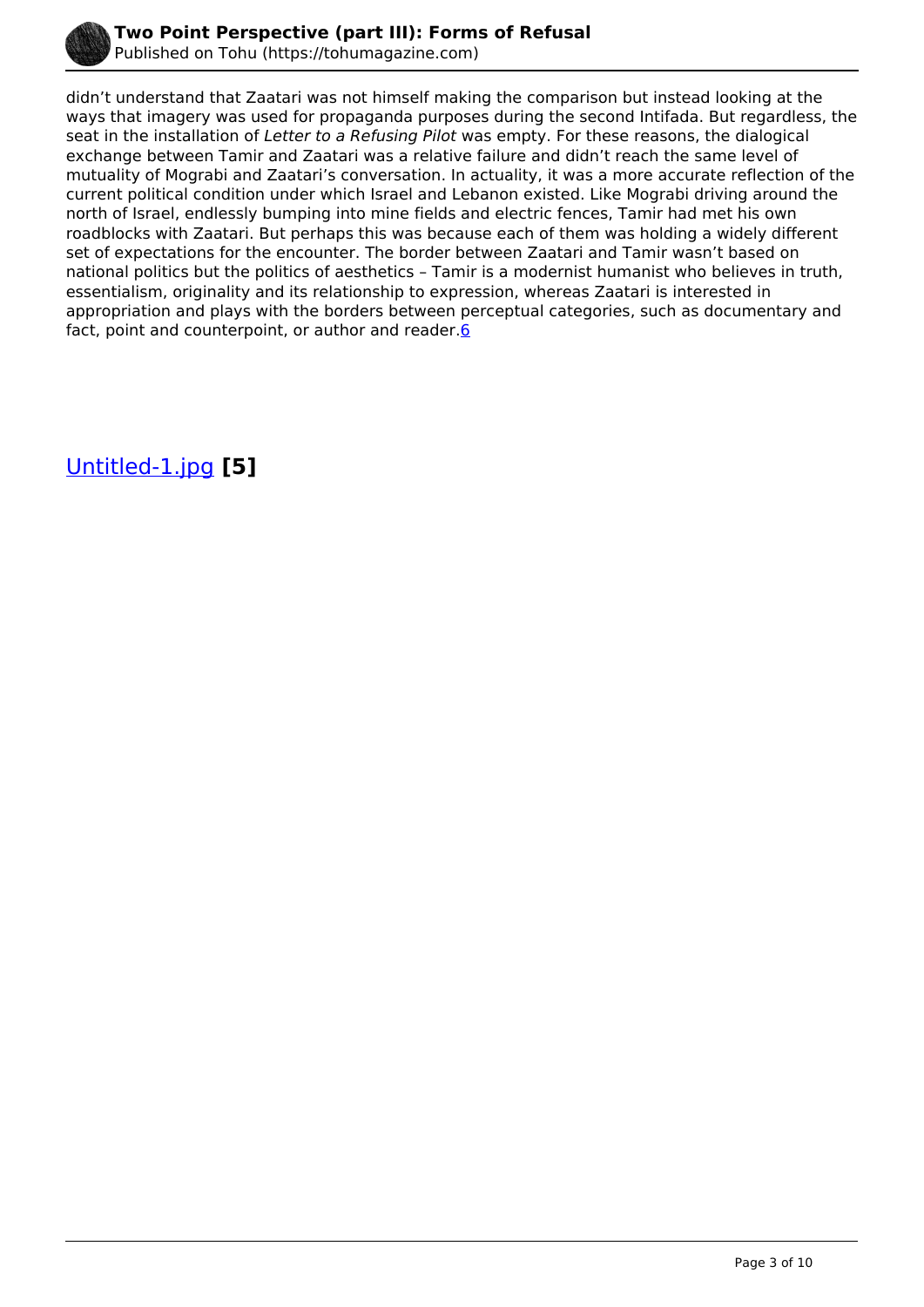



**The Withdrawal** of Tradition **Past a Surpassing Disaster JALAL TOUFIC**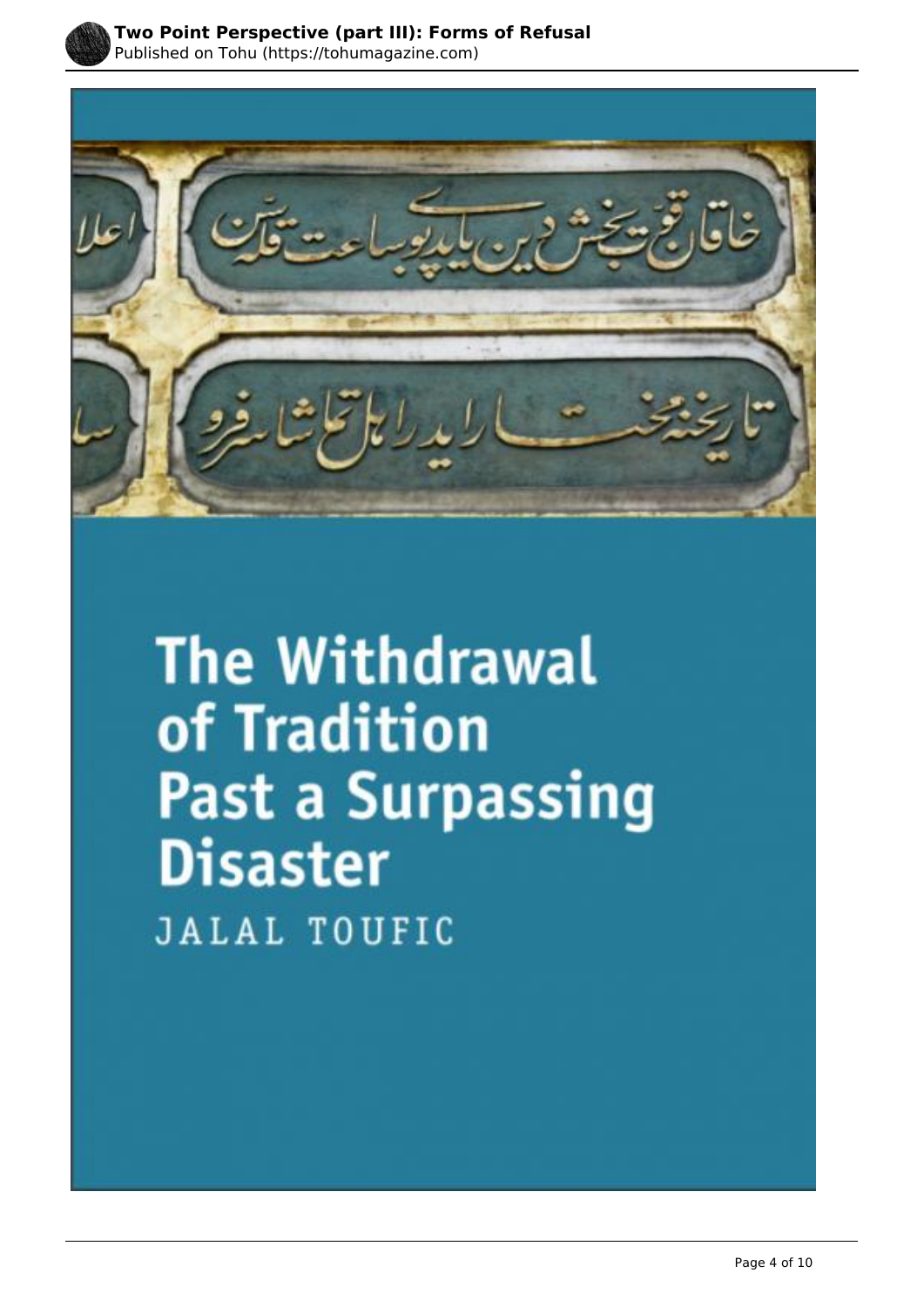

#### [online book](http://www.jalaltoufic.com/downloads/Jalal_Toufic,_The_Withdrawal_of_Tradition_Past_a_Surpassing_Disaster.pdf) [6]

Writer and artist *[Jalal Toufic](http://www.jalaltoufic.com/)* [7] offers a way of thinking about Zaatari's use of appropriation that is particular to their experience as post-war artists. In his book, [The Withdrawal of Tradition Past a](http://www.jalaltoufic.com/downloads/Jalal_Toufic,_The_Withdrawal_of_Tradition_Past_a_Surpassing_Disaster.pdf) [Surpassing Disaster](http://www.jalaltoufic.com/downloads/Jalal_Toufic,_The_Withdrawal_of_Tradition_Past_a_Surpassing_Disaster.pdf) *[6]*, Toufic claims that the phenomenon of an appropriated copy might seem like a repetition of something but actually is a resurrection of a lost tradition in the context of what he calls a "surpassing disaster." $Z$  A resurrection occurs when the original is no longer available, a situation that follows wars, like the civil war in Lebanon, during which countless museums, archives, and artworks have been destroyed along with the historians, artists and intellectuals that were killed. Toufic argues that the disaster of war destroys tradition and, in effect, constructs a poststructuralist condition in which all representations become part of a chain of signifiers. For Toufic, another example of a resurrection is the ruin:

*I along with my two siblings and my mother deserted the family apartment during the 1982 Israeli Invasion of Lebanon. Did this make the apartment a ruin? Yes, and not because it was severely damaged and burned during the last days of the offensive: even after it was restored it remained a ruin.*8

The renovated apartment is a copy of what it had been before it was deserted and destroyed but that copy can never be the original, and as a result always points to its destruction. In this sense the true ruin is the new building. To illustrate this idea, Toufic tells a story about a vampire in post-war Beirut, who is looking for the perfect ruin and goes from one destroyed building to another, constantly dissatisfied, until he finds a brand new building and buys it. The realtor was confused because the vampire had asked for a ruin, which would seem to be an old decrepit place, and instead the vampire was interested in a shiny new building, which would seem to be the opposite of a ruin. But at that moment the realtor saw the seemingly young vampire as old and the seemingly new building as a ruin. In this sense, the newly constructed building is haunted by the destruction that led to its construction, its becoming.9

When Zaatari includes the image of Sharon dressed as a Nazi in *This Day*, he is quoting from a realm of visual activism for Palestinian solidarity.10 But when we recall that Zaatari was interested in Godard's critique of militant filmmaking, his use of the visual activism that had produced the image of Sharon dressed as a Nazi most probably follows a similar critique and skepticism towards activism's use of visual culture.11 Furthermore, Zaatari is reproducing an image from an email that in itself is a reproduction of Nazi imagery. In Toufic's terms, Zaatari is resurrecting the image of the Nazi in Palestinian solidarity discourse, a repetition that produced a counterfeit, without the real power of the original, a copy that occurs in the wake of the surpassing disasters of both the Shoah and the Nakba.12 This model of repetition/resurrection is used throughout Zaatari's work. In *All is Well on the Border,* he has actors read the words of prisoners. In *This Day*, aside from the Sharon image, he also attempts to reproduce a series of photographs of Bedouins, originally taken by the orientalist Jibraiel Jabbur in 1950. In *Letter to a Refusing Pilot*, he reuses the photographs that he has taken in 1982 and that were depicted in *This Day* to construct a film. Tamir's misreading of Zaatari's use of repetition was to believe that Zaatari intended to repeat the initial equation of Nazi and Israeli political violence. But Tamir also misinterpreted the repeated image by assuming that it held some sort of original power.

### [no-reflection.png](https://tohumagazine.com/file/no-reflectionpng-0) **[8]**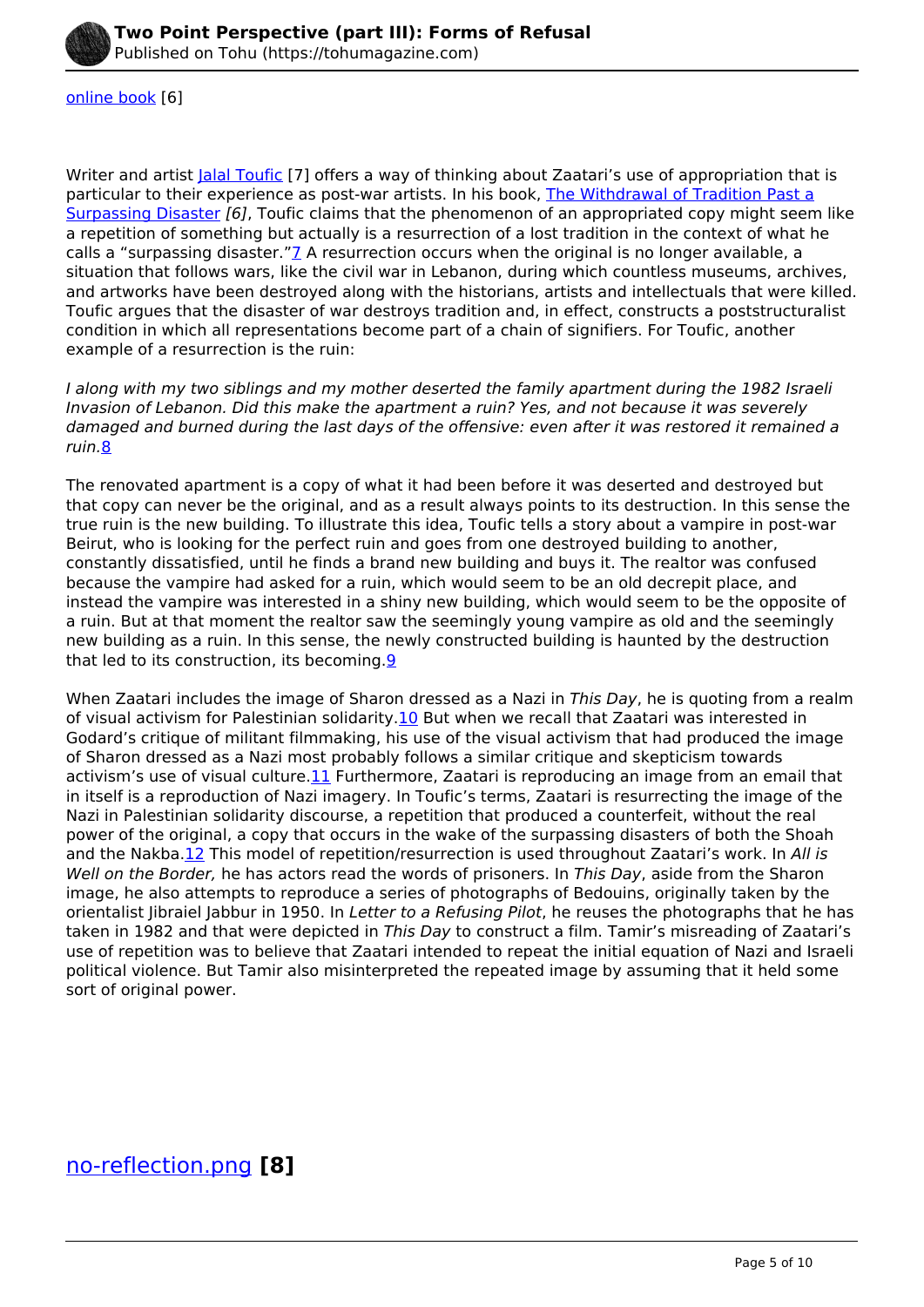



 [9]Vampire and Mirror from Dracula (1931) dir. Tod Browning

Zaatari works like a historian, archaeologist, or an archivist of a situation in the wake of war13 but like Toufic says, "with regard to the surpassing disaster, art acts like the mirror in vampire films: it reveals the withdrawal of what we think is still there." $14$  Zaatari believes that we might look for a document of an original thing but what we are left with is a record of absence.15 For instance, in *Letter to a Refusing Pilot*, Zaatari focuses on a school that is now destroyed, an architectural volume that has been punctured and now is only a flattened mass of rubble, only existing through photographs, stories or through the approximations of the new school that replaced it. Toufic recalls a famous line in the 1961 film *Hiroshima Mon Amour*, "You have seen nothing in Hiroshima," and asks if all we have is absence, "does this mean that we should not record?"<sup>16</sup> He answers that we must record the "nothing," because the absence of the original referent is something that we can hold on to. Zaatari traces the shape of this absence through photography, architecture, correspondence, and conversations with a filmmaker and a pilot. These conversations chart the space between two subjects. This dialogical space is also "nothing." It has no subjectivity or materiality but it can be characterized through its affect, a particular kind of remembering that alters the present.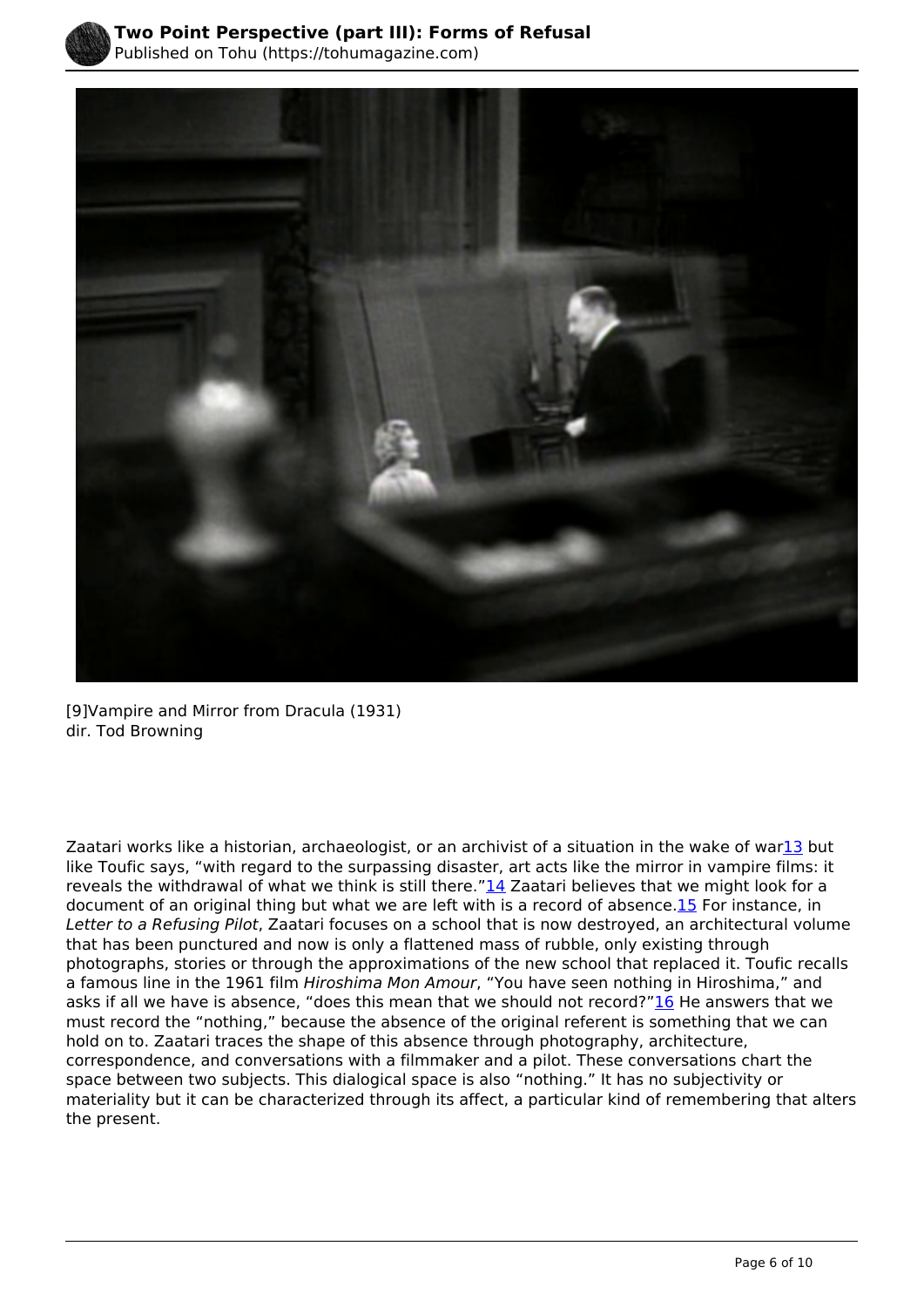

# [213.jpg](https://tohumagazine.com/file/213jpg-0) **[10]**



[11]Akram Zaatari. Letter

to a Refusing Pilot (still), 2013 Film and video installation. Courtesy of the artist and Sfeir-Semler Gallery Beirut

### **Conclusion**

To return to the point that I made at the start of [part I of this essay](http://tohumagazine.com/article/two-point-perspective-part-i-letter-refusing-pilot) [12], the strategy of dialogue has a great deal of significance in the region of Israel-Palestine and Lebanon. So when Akram Zaatari engages in various forms of dialogue with an Israeli pilot and a filmmaker, he does so within the context of various constraints within two states who remain at war and the larger regional BDS discourse. But what I find illuminating about these conversations is that when we look closely at their form they reveal different degrees of both personal and political engagement and at the same time, various forms of refusal.

The conversation between Zaatari and Tamir was burdened by Tamir's fear, hesitancy, and skepticism. It also was burdened by the traumas of not only the wars between Israel and Lebanon but also the traumas of the Nakba and the Holocaust. Furthermore, their conversation was one sided by its very intention. It was meant to produce an artwork and Zaatari asked Tamir to serve as its subject, thereby "recruiting" him, in a reversal of the motivation for Israeli 1990s outreach efforts towards intellectuals in Arab countries. In my view, Zaatari intentionally instrumentalizes Tamir to be an Israeli subject who must sit in a chair made for him and look at the film that documents the destruction that an Israeli invasion created. The conversation between Zaatari and Tamir was not part of a coexistence project, and thus is not meant to participate in normalization. Instead, it was playfully antagonistic and intentionally one sided.17 But at the same time, Zaatari's conversation with Tamir was based on a respect for Tamir's refusal, his exercise of agency in the face of an immoral military machine. Both in this case, and in the conversation with Mograbi, then, it was an act of refusal that instigated the dialogical exchange.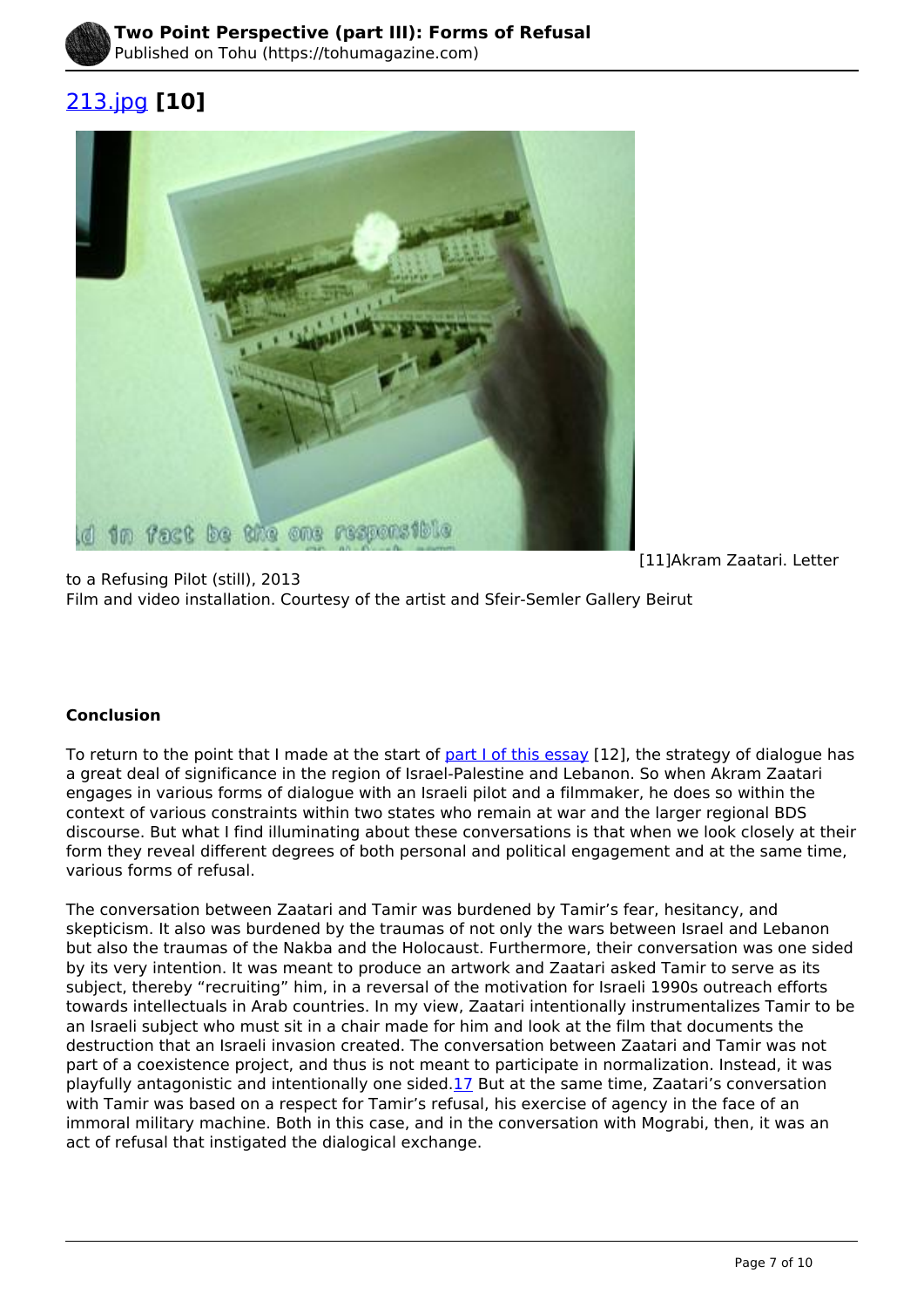

## [LEBANON PAVILLION268 2.JPG](https://tohumagazine.com/file/lebanon-pavillion268-2jpg-0) **[13]**



[14]Akram Zaatari. Letter to a Refusing Pilot, 2013 Installation view, Lebanese Pavilion, 55th International Venice Biennale. Photo: Marco Milan

.<br>Aubervilliers. Secondly, their relationship began from a mutual recognition as filmmakers in a third Zaatari's conversation with Avi Mograbi had different formal characteristics. First, it was performative, given the fact that the conversation discussed here is the one that occurred in space, a film festival in Italy, neither Israeli nor Lebanese. 18 In addition to this, they use photographs in the way that Ariella Azoulay describes as discursive democracy, using a civil contract of photography. They use the photographic trace as evidence of the intersection between their personal and political lives and as a space for interpretation and counter-interpretation. Finally, Zaatari and Mograbi were able to acknowledge to one another the power dynamics that exist when an Israeli and a Lebanese artist work together. *The Other Side of Shebaa Farms* is a perfect example of this. It isn't about collaboration that illustrates some kind of utopian coexistence. Instead they are in dialogue, collaborating on a project that ultimately reveals the fact that their dialogue is constantly cut off by the borders, checkpoints, closed military zones, and other territorial limits. But in my view, it was important that they were engaged in this conversation, one that was honest about its limits and revealed its impossibility but worth attempting nevertheless.

This is the paradoxical nature of discussing these projects together. Refusal in the context of Israel is often discussed in cultural circles in terms of a boycott. But Hagai Tamir's courageous refusal was internal to Israeli society. He refused to participate in an indiscriminate war. Avi Mograbi's son's refusal to serve in the Israeli military is yet another example of an Israeli citizen stepping back from the policies of the governing regime. When Zaatari answered the call from Yousry Nasrallah to stand in solidarity with Mograbi's son's refusal, this was in direct contradiction to the tendency for many in the Arab world to refuse to be in dialogue with Israeli artists, for fear of normalization. In this context, the conversations that unfolded were rampant with dialogical aesthetics because each party was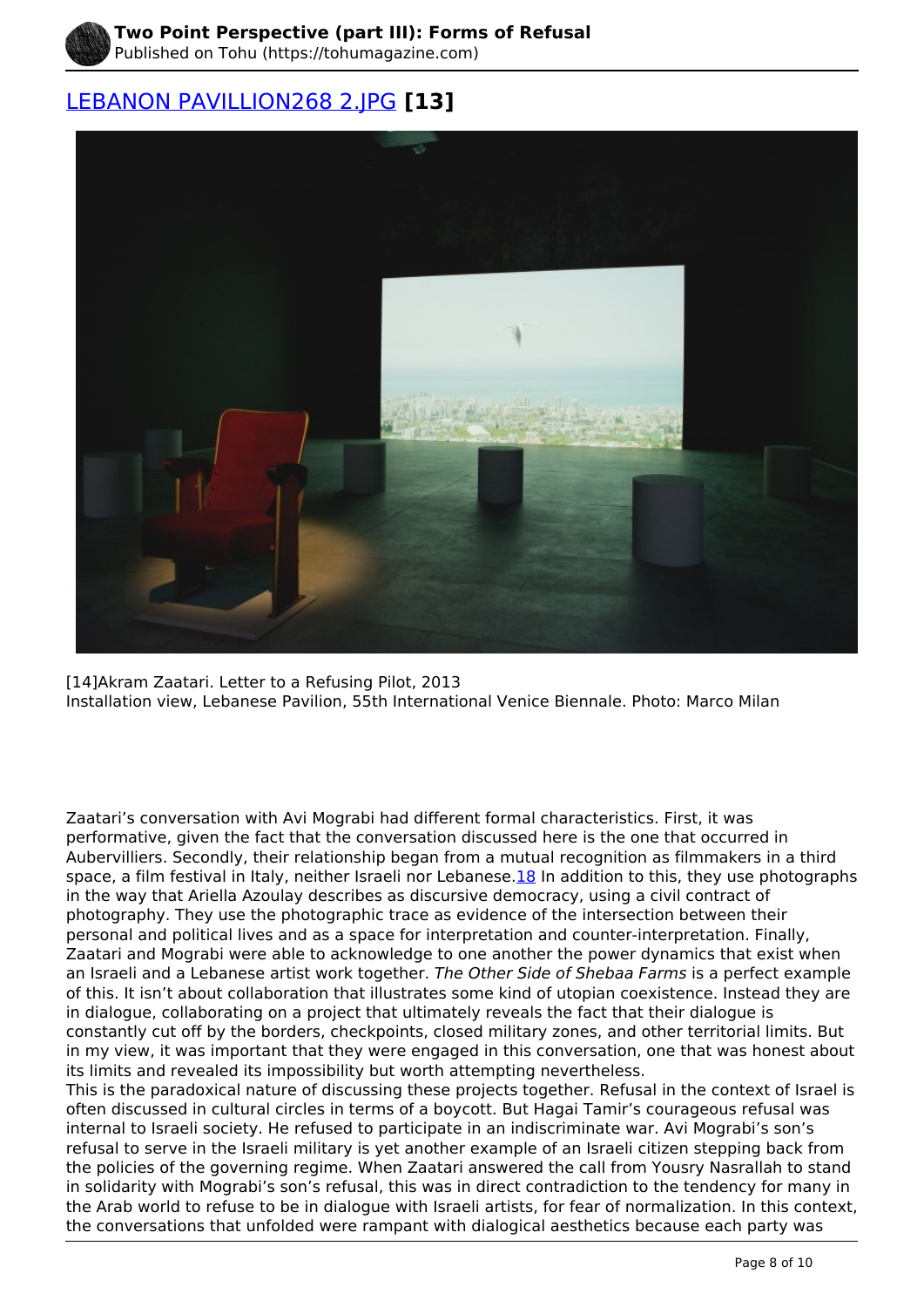

hyper aware of what was at stake when they engaged each other. As a result, both *Letter to a Refusing Pilot* and *A Conversation with an Imaginary Israeli Filmmaker* reveal that both refusal and dialogical engagement are tools to intervene in a political situation that all too often lacks the speculative possibilities that civil imagination can provide.

[Two Point Perspective \(part I\): Letter to a Refusing Pilot](http://tohumagazine.com/article/two-point-perspective-part-i-letter-refusing-pilot) [12]

[Two Point Perspective \(part II\): the Dialogical Exchange](http://tohumagazine.com/article/two-point-perspective-part-ii-dialogical-exchange) [15]

- 1. Israel withdrew its occupation of southern Lebanon in 2000, but it did not withdraw from Shebaa Farms. Israel claims it is a part of the Golan Heights; Hezbollah disputes this claim.
- 2. Grant H. Kester, Conversation Pieces: Community and Communication in Modern Art (Berkeley: University of California Press, 2004) p 113
- 3. One could say that Mograbi goes further to identify with Zaatari than vice versa, and in that sense reveals a limitation to the mutuality at play in their exchange. But at the same time, one must remember the power relations that are also at play between an Israeli and a Lebanese citizen, perhaps revealing the gulf between the goal of equality and mutuality and the realities of a political and social situation that has been in place from 1982 till the present moment.
- 4. Interview with the author on July 29, 2013
- 5. The context of the Venice Biennial for this work, one which includes national pavilions that are tied to not only a history of nationalism but also a history of colonialism, makes this more than just any contemporary art exhibition context for a work predicated on antagonistic nationalisms.
- 6. Jacques Rancière calls this tendency "the distribution of the sensible," the regime that determines what can be sensed, including what can be seen, felt, said, thought, and heard. Jacques Rancière, The Politics of Aesthetics: The Distribution of the Sensible (London: Continuum, 2000)
- 7. Jalal Toufic, [The Withdrawal of Tradition Past a Surpassing Disaster](http://www.jalaltoufic.com/downloads/Jalal_Toufic,_The_Withdrawal_of_Tradition_Past_a_Surpassing_Disaster.pdf) [6] (Forthcoming Books, 2009)
- 8. Jalal Toufic, "Ruins" in Matthew Gumpert and Jalal Toufic eds. Thinking: The Ruin, (Istanbul: Rezan Has Museum, 2010), pp. 35-40.
- $\cdot$  9. ibid p20
- 10. It is important to also note that the image of an Israeli prime minister dressed as a Nazi is most famous in the case of Yitzhak Rabin,used in a [right wing crusade](https://www.youtube.com/watch?v=9MTx8O_1hzU) [16] against him, because of his engagement in dialog with Palestinians as part of the Oslo process. This image has been conjured many times to stress the role of political right-wing propaganda in Rabin's assassination in 1995. But in that case, this gesture served a very different ideological position from the image of Sharon. The ubiquity of the Nazi signifier and its instrumentalization for various political positions is important but would take too long to describe or analyze here.
- 11. Zaatari's film All is Well on the Border (1997) is an homage to Jean Luc Godard's Ici Et Ailleurs (1972), an experimental documentary film, originally made as a result of the invitation by the Palestinian Liberation Movement, that is a deconstruction of the propaganda of revolutionary movements.
- 12. For Toufic, an example of the withdrawal of tradition after the surpassing disaster of the Holocaust is the tendency in the early years of the State of Israel for Holocaust survivors to be marginalized in a society that wanted to forget Jewish weakness and replace it with Jewish strength. Jalal Toufic, "Ruins" p46
- 13. One way that Zaatari has worked to archive this social history is through the Arab Image Foundation, which he cofounded. Zaatari speaks extensively about his work, including these aspects, in a conversation with Chad Elias, published in **Tate Papers** [17] (Spring 2013)